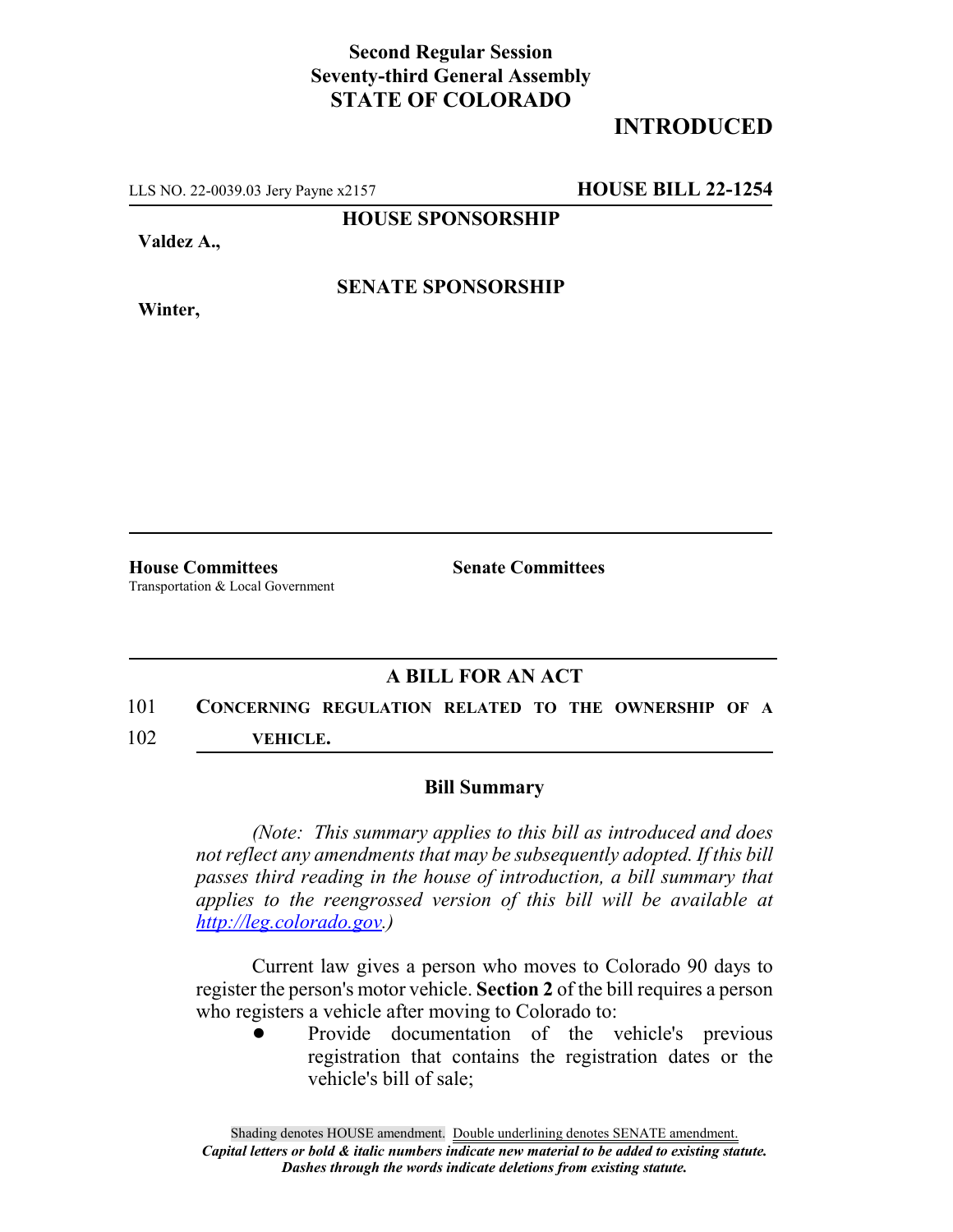- ! Provide evidence of the date that the person became a Colorado resident; and
- ! Pay the vehicle's registration taxes and fees that are prorated from the date the person became a Colorado resident to the date the person applied to register the vehicle, unless the vehicle is used for interstate commerce or unless the owner registered the vehicle within 90 days after becoming a resident.

The effect of these listed changes is that an owner who fails to register the vehicle within 90 days will be assessed back taxes and fees. The allocation and use of the taxes and fees does not change.

Current law exempts people with expired temporary tags from paying the late fees for failing to register a vehicle. **Section 3** repeals this exemption. **Section 3** also imposes prorated registration taxes and fees to capture missed revenue if a person fails to register a vehicle when required by law.

**Section 4** lowers the registration fee that is based on the age of a vehicle:

- For motor vehicles less than 7 years old, the fee is lowered from \$12 to \$9;
- ! For motor vehicles at least 7 years old but less than 10 years old, the fee is lowered from \$10 to \$7; and
- For motor vehicles 10 years old or older, the fee is lowered from \$7 to \$5.

The department of revenue (department) may adjust the fees to make the bill revenue neutral but may not lower a fee below one dollar or raise the fees above the amount from which the bill lowers the fees. In 2026, this fee decrease repeals, so the fees return to their original amounts. One dollar of the fee is retained by the department and used to offset the cost to the department and the authorized agents to implement the bill.

Current law imposes a fee of \$1.50 on motor vehicles, trailers, and semitrailers. The fee is sent to the county where the vehicle is registered for its road and bridge fund. **Section 5** lowers this fee to \$0.94 to offset the increased taxes and fees collected by the county under **sections 2 and 3.** The department will annually adjust the fee amount to keep the bill revenue neutral to the counties.

2 **SECTION 1. Short title.** The short title of this act is the

- 3 "Colorado Registration Fairness Act".
- 
- 4 **SECTION 2.** In Colorado Revised Statutes, 42-3-103, **amend**

<sup>1</sup> *Be it enacted by the General Assembly of the State of Colorado:*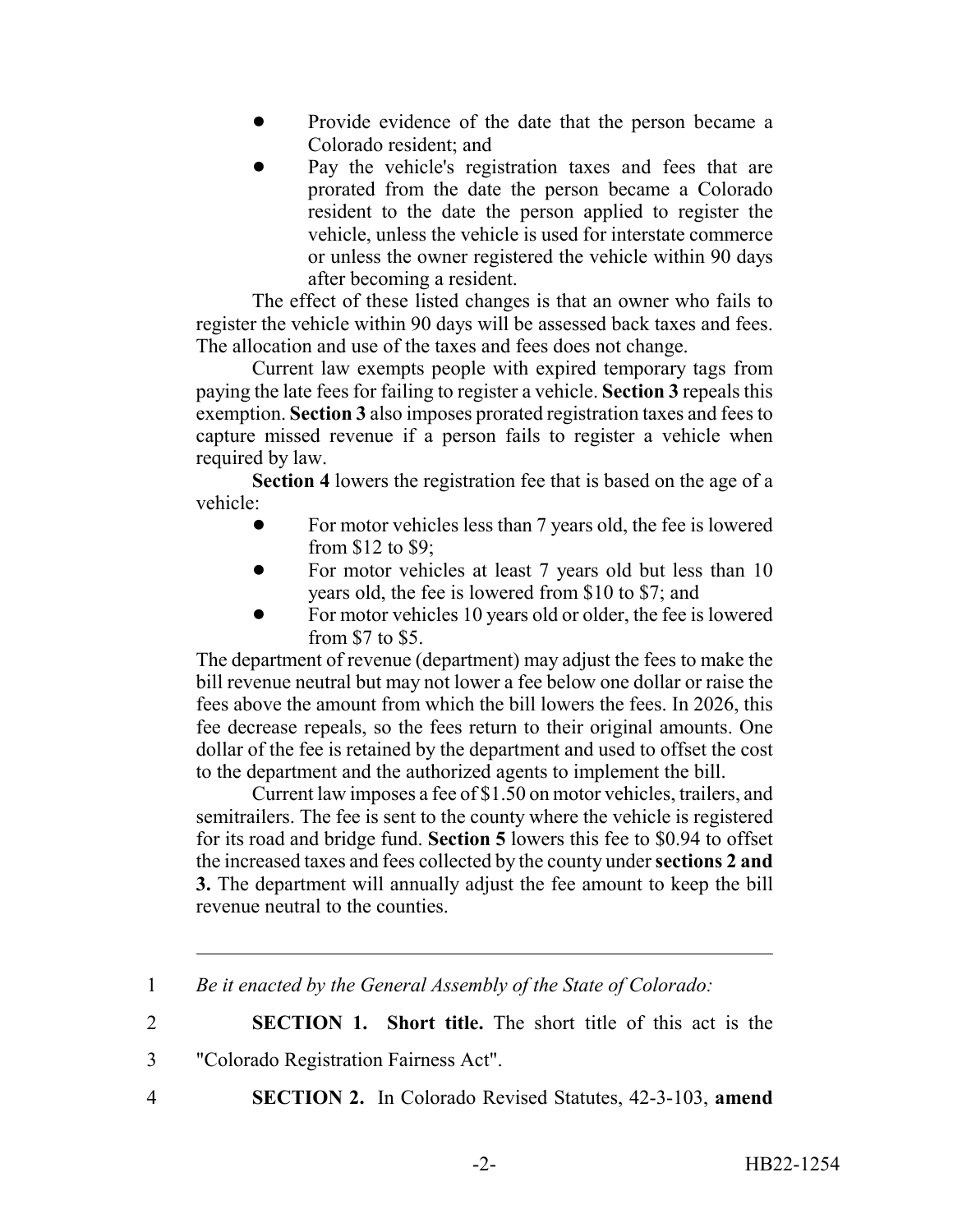1 (4)(a) and (5) as follows:

 **42-3-103. Registration required - exemptions - rules - repeal.** (4) (a) (I) Within ninety days after becoming a resident of Colorado, an 4 owner of a motor vehicle required to be registered by subsection (1) of 5 this section shall register such THE vehicle with the department, 6 irrespective of such THE vehicle being registered within another state or country.

 (II) TO REGISTER A VEHICLE THAT IS OR WAS PREVIOUSLY REGISTERED WITHIN ANOTHER STATE OR COUNTRY, THE OWNER MUST:

 (A) PROVIDE THE DEPARTMENT WITH DOCUMENTATION OF THE PREVIOUS REGISTRATION THAT CONTAINS THE DATES OF THE PREVIOUS REGISTRATION OR A BILL OF SALE FOR ANY VEHICLE NOT PREVIOUSLY REGISTERED;

 (B) PROVIDE THE DEPARTMENT WITH EVIDENCE, DESCRIBED IN 15 SUBSECTION (4)(a)(III) OF THIS SECTION, OF THE DATE THAT THE OWNER 16 BECAME A RESIDENT OF COLORADO; AND

 (C) PAY, IN ADDITION TO THE TAXES AND FEES TO REGISTER THE VEHICLE, THE VEHICLE'S REGISTRATION TAXES AND FEES THAT ARE 19 IMPOSED IN THIS ARTICLE 3 AND PART 8 OF ARTICLE 4 OF TITLE 43, AND THAT ARE PRORATED FROM THE DATE THE OWNER BECAME A RESIDENT OF 21 COLORADO TO THE DATE THE OWNER APPLIED TO REGISTER THE VEHICLE. UNLESS THE VEHICLE IS CLASS A PERSONAL PROPERTY OR UNLESS THE OWNER REGISTERED THE VEHICLE WITHIN NINETY DAYS AFTER BECOMING A RESIDENT AS DETERMINED BY THE DOCUMENTS AND EVIDENCE 25 PROVIDED UNDER SUBSECTIONS  $(4)(a)(II)(A)$  and  $(4)(a)(II)(B)$  of this SECTION. PRORATED TAXES AND FEES ARE ASSESSED FOR A FULL MONTH FOR THE MONTH THE OWNER BECAME A RESIDENT OF COLORADO AND FOR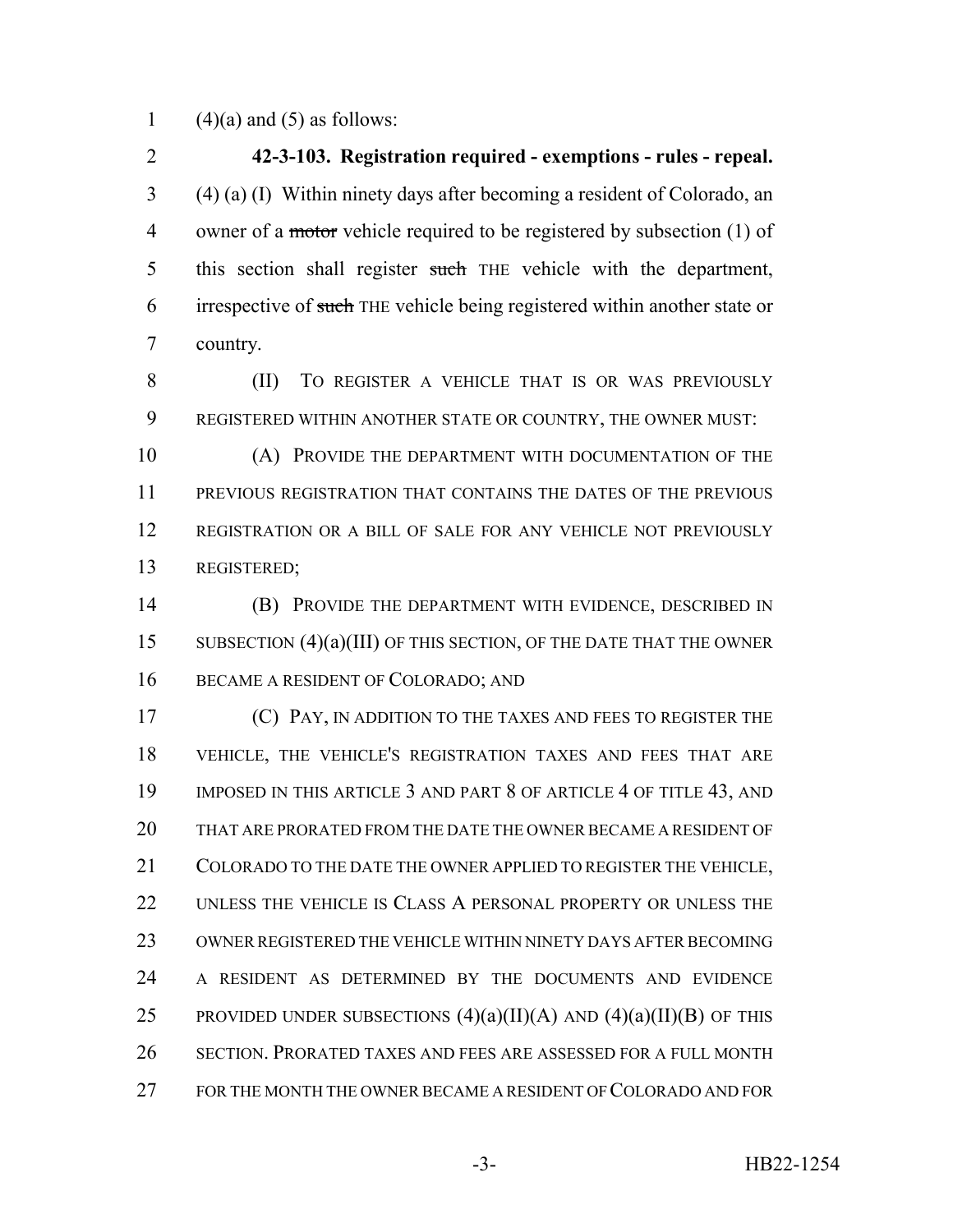THE MONTH THE OWNER APPLIED FOR REGISTRATION AND A FULL MONTH FOR EACH MONTH BETWEEN WHEN THE OWNER BECAME A RESIDENT AND WHEN THE OWNER APPLIED FOR REGISTRATION.

 (III) EVIDENCE OF COLORADO RESIDENCY MAY BE A COLORADO DRIVER'S LICENSE OR IDENTIFICATION, PROPERTY TAX RECEIPT, UTILITY BILL INDICATING THE UTILITY SERVICE START DATE, LEASE AGREEMENT OR MORTGAGE STATEMENT, VOTER REGISTRATION CARD, COLLEGE ENROLLMENT PAPERS OR STUDENT IDENTIFICATION CARD, TAX RECORDS, PAY STUBS OR OTHER COLORADO EMPLOYER-ISSUED DOCUMENTS, GOVERNMENT OR COURT ISSUED DOCUMENTS, OR OTHER EVIDENCE OR DOCUMENTS SPECIFIED IN RULE. THE DEPARTMENT SHALL PROMULGATE 12 RULES SPECIFYING THE DOCUMENTATION AND EVIDENCE REQUIRED TO 13 COMPLY WITH SUBSECTIONS  $(4)(a)(II)(A)$  AND  $(4)(a)(II)(B)$  OF THIS SECTION.

15 (IV) A person who violates this paragraph  $(a)$  SUBSECTION  $(4)(a)$  is subject to the penalties provided in sections 42-6-139 and 43-4-804 17  $(1)(d)$ . C.R.S.

 (5) The provisions of this title TITLE 42 concerning the registration of motor vehicles and the display of number plates or of other 20 identification shall DO not apply to manufactured homes.

 **SECTION 3.** In Colorado Revised Statutes, 42-3-112, **amend** (1) and (1.5)(a) introductory portion; and **repeal** (1.5)(a)(III) as follows:

 **42-3-112. Failure to pay tax - penalty - rules.** (1) (a) If a 24 vehicle subject to taxation under this article ARTICLE 3 is not registered when required by law, the vehicle owner shall pay:

 (I) A late fee of twenty-five dollars for each month or portion of a month following the expiration of the registration period, or, if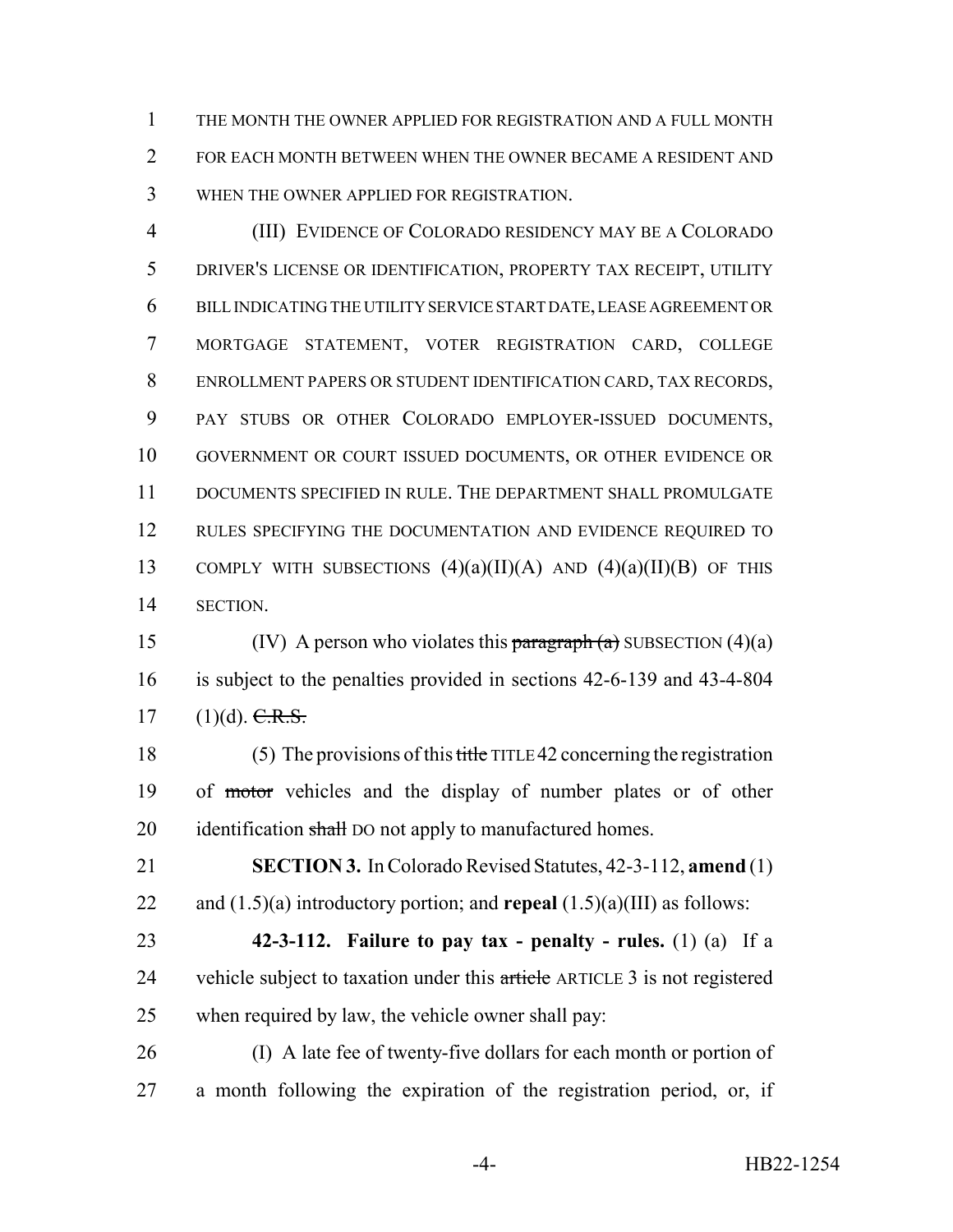1 applicable, the expiration of the grace period described in section 2 42-3-114 for which the vehicle is unregistered; except that the amount of 3 the late fee shall MUST not exceed one hundred dollars; AND

 (II) IN ADDITION TO THE TAXES AND FEES TO REGISTER THE VEHICLE, PRORATED REGISTRATION TAXES AND FEES FROM THE DATE THE VEHICLE WAS REQUIRED BY LAW TO BE REGISTERED TO THE DATE THE OWNER APPLIED TO REGISTER THE VEHICLE. PRORATED TAXES AND FEES ARE ASSESSED FOR A FULL MONTH FOR THE MONTH THE OWNER BECAME A RESIDENT OF COLORADO AND FOR THE MONTH THE OWNER APPLIED FOR REGISTRATION AND A FULL MONTH FOR EACH MONTH BETWEEN WHEN THE OWNER BECAME A RESIDENT AND WHEN THE OWNER APPLIED FOR REGISTRATION.

13 (b) BOTH the late fee shall be AND PRORATED REGISTRATION 14 TAXES AND FEES IMPOSED IN THIS SUBSECTION (1) ARE due when the 15 vehicle is registered.

16 (1.5) (a) Notwithstanding the provisions of subsection (1) of this 17 section, the executive director of the department shall promulgate rules 18 in accordance with article 4 of title 24, C.R.S., that establish 19 circumstances in addition to the circumstances described in subsection (3) 20 of this section in which a vehicle owner shall be exempted IS EXEMPT 21 from paying the late fee described in  $said$  subsection (1) OF THIS SECTION. 22 The rules shall MUST apply uniformly throughout the state and shall MUST 23 include but shall not be limited to, exemptions for:

24 (III) Temporary registration number plates, tags, or certificates 25 that have expired;

26 **SECTION 4.** In Colorado Revised Statutes, 42-3-306, **amend** (2) 27 introductory portion,  $(2)(b)(II)$  introductory portion, and  $(2)(b)(III)$ ; and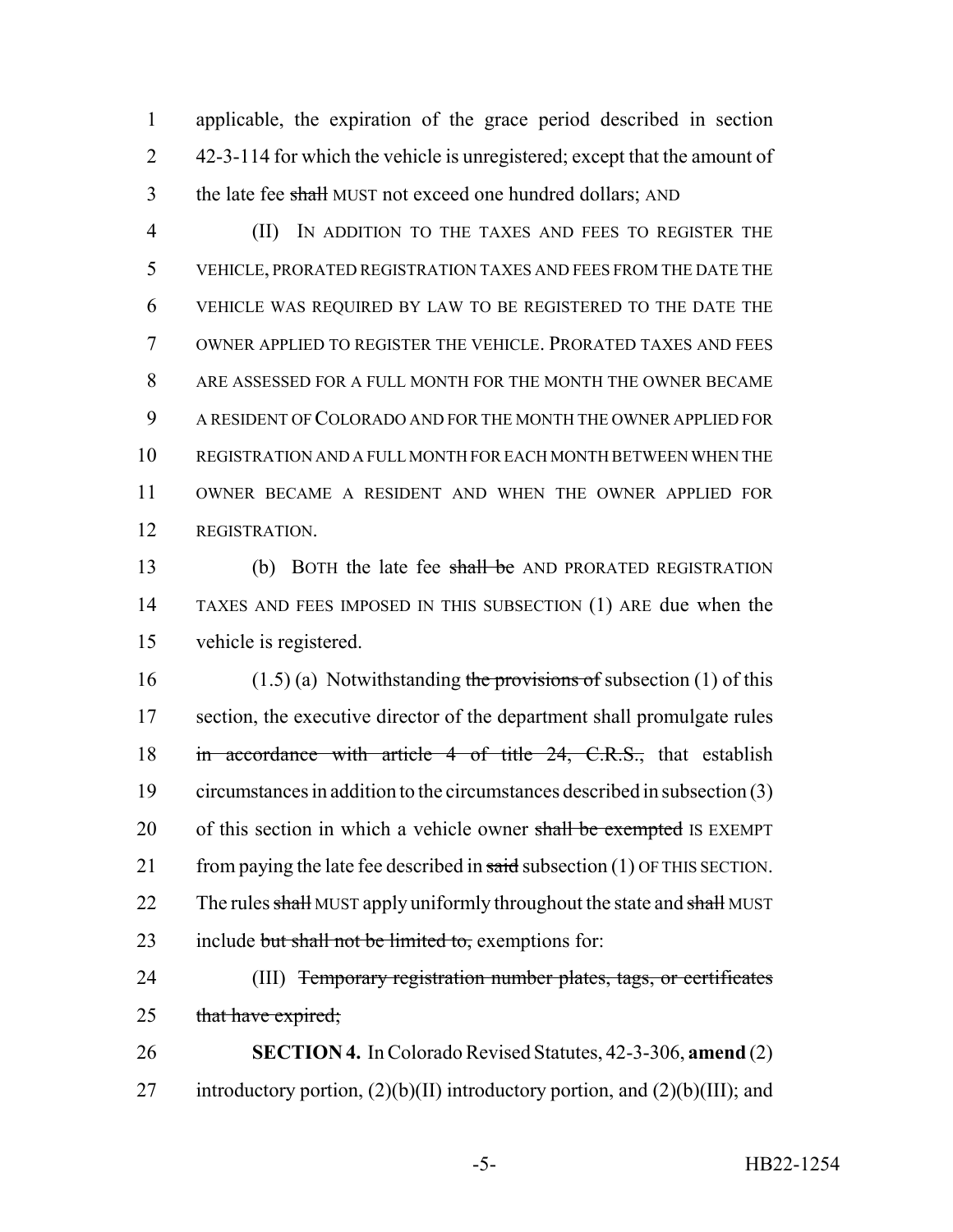1 **add** (2)(b)(V), (2)(b)(VI), and (2)(b)(VII) as follows:

2 **42-3-306. Registration fees - passenger and passenger-mile** 3 **taxes - fee schedule - repeal.** (2) Fees REQUIRED for the annual 4 registration of passenger-carrying motor vehicles shall be ARE as follows:

5 (b) (II) In addition to the registration fees imposed by 6 subparagraph (I) of this paragraph (b) SUBSECTION  $(2)(b)(I)$  OF THIS 7 SECTION, an additional registration fee shall be IS imposed on the motor 8 vehicles described in the introductory portion to this paragraph (b) 9 SUBSECTION (2)(b)(I) OF THIS SECTION, based on the age of the motor 10 vehicle. THE DEPARTMENT SHALL SET THE FEES as follows:

11 (III) The DEPARTMENT SHALL TRANSMIT ONE DOLLAR OUT OF THE 12 additional fees collected pursuant to subparagraph (II) of this paragraph 13 (b) shall be transmitted IN ACCORDANCE WITH SUBSECTION  $(2)(b)(II)$  OF 14 THIS SECTION TO THE STATE TREASURER, WHO SHALL CREDIT THE SAME TO 15 THE LICENSING SERVICES CASH FUND CREATED IN SECTION 42-2-114.5. 16 THE DEPARTMENT SHALL USE THE ONE DOLLAR THAT IS CREDITED TO THE 17 LICENSING SERVICES CASH FUND TO OFFSET THE COST TO THE 18 DEPARTMENT TO IMPLEMENT SECTIONS 42-3-103 (4)(a)(II) AND 42-3-112 19 (1)(a)(II). THE DEPARTMENT SHALL TRANSMIT THE REMAINING AMOUNT 20 to the state treasurer, who shall credit the same to the highway users tax 21 fund to be allocated pursuant to section  $43-4-205$  (6)(b). C.R.S.

 $(V)$  NOTWITHSTANDING SUBSECTION  $(2)(b)(II)$  OF THIS SECTION AND IN ADDITION TO THE REGISTRATION FEES IMPOSED IN SUBSECTION (2)(b)(I) OF THIS SECTION, AN ADDITIONAL REGISTRATION FEE IS IMPOSED ON THE MOTOR VEHICLES DESCRIBED IN THE INTRODUCTORY PORTION TO 26 SUBSECTION  $(2)(b)(I)$  OF THIS SECTION, BASED ON THE AGE OF THE MOTOR VEHICLE. THE DEPARTMENT SHALL SET THE FEES AS FOLLOWS: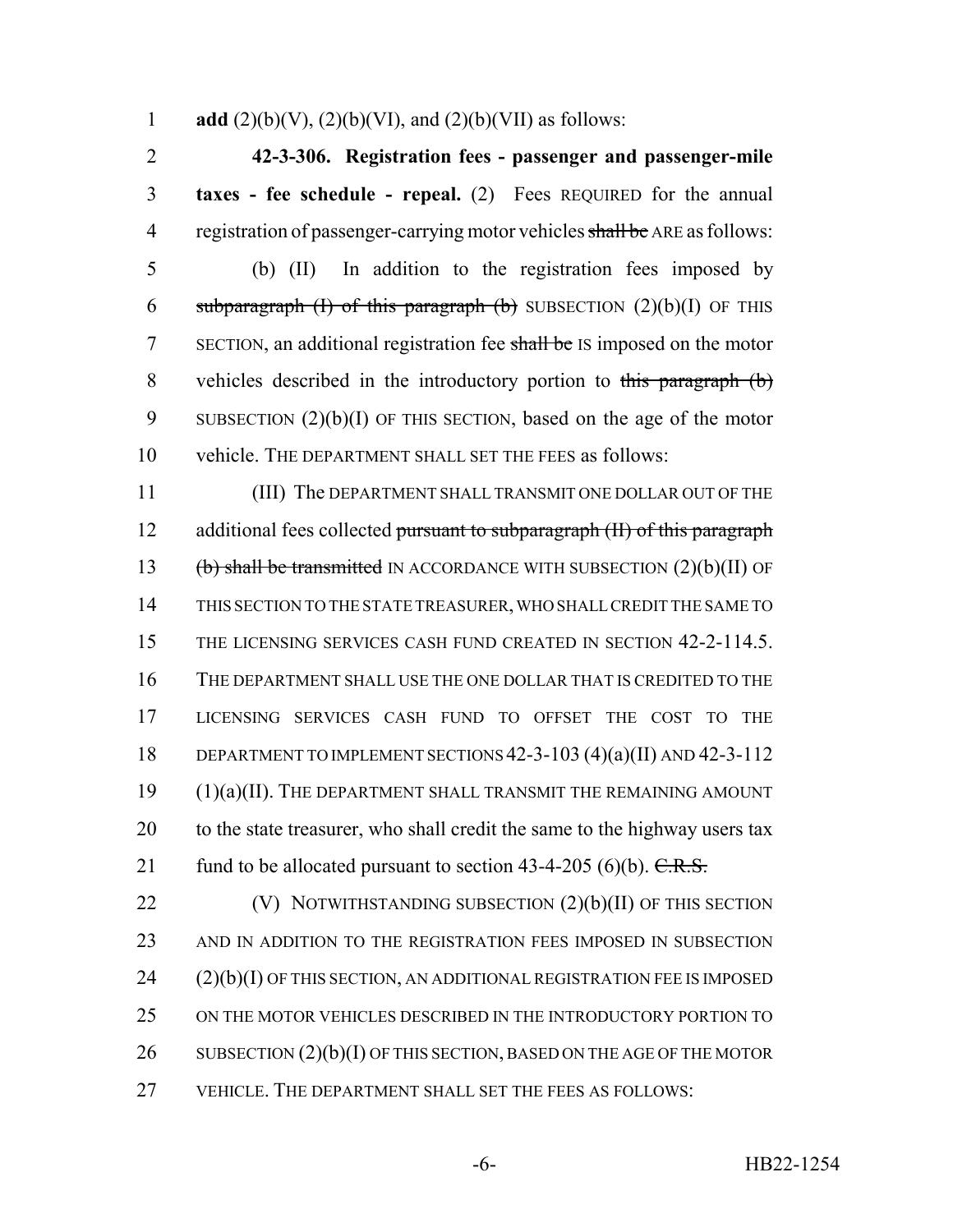(A) FOR MOTOR VEHICLES LESS THAN SEVEN YEARS OLD, NINE DOLLARS;

 (B) FOR MOTOR VEHICLES AT LEAST SEVEN YEARS OLD BUT LESS THAN TEN YEARS OLD, SEVEN DOLLARS; AND

 (C) FOR MOTOR VEHICLES TEN YEARS OLD OR OLDER, FIVE DOLLARS.

 (VI) THE DEPARTMENT SHALL ADJUST THE FEES IMPOSED AND SET 8 IN SUBSECTION  $(2)(b)(V)$  OF THIS SECTION TO COMPENSATE FOR INCREASES IN OR DECREASES IN REVENUE CREDITED TO THE HIGHWAY USERS TAX FUND UNDER SECTIONS 42-3-103 (4)(a)(II) AND 42-3-112 (1)(a)(II) AND REVENUE INCREASES OR DECREASES DUE TO THE REPEAL OF 12 SECTION 42-3-112 (1.5)(a)(III); EXCEPT THAT A FEE SHALL NOT BE SET AT LESS THAN ONE DOLLAR, WHICH IS RETAINED BY THE DEPARTMENT. IN ADJUSTING THESE FEES, THE DEPARTMENT SHALL NOT SET THE FEES AT AMOUNTS THAT EXCEED:

 (A) FOR MOTOR VEHICLES LESS THAN SEVEN YEARS OLD, TWELVE DOLLARS;

 (B) FOR MOTOR VEHICLES AT LEAST SEVEN YEARS OLD BUT LESS THAN TEN YEARS OLD, TEN DOLLARS; AND

**(C)** FOR MOTOR VEHICLES TEN YEARS OLD OR OLDER, SEVEN DOLLARS.

22 (VII) THIS SUBSECTION  $(2)(b)(VII)$  AND SUBSECTIONS  $(2)(b)(V)$ 23 AND (2)(b)(VI) OF THIS SECTION ARE REPEALED, EFFECTIVE JULY 1, 2026. **SECTION 5.** In Colorado Revised Statutes, 42-3-310, **add** (6) as

follows:

 **42-3-310. Additional registration fees - apportionment of fees - repeal.** (6) (a) NOTWITHSTANDING SUBSECTION (1) OF THIS SECTION,

-7- HB22-1254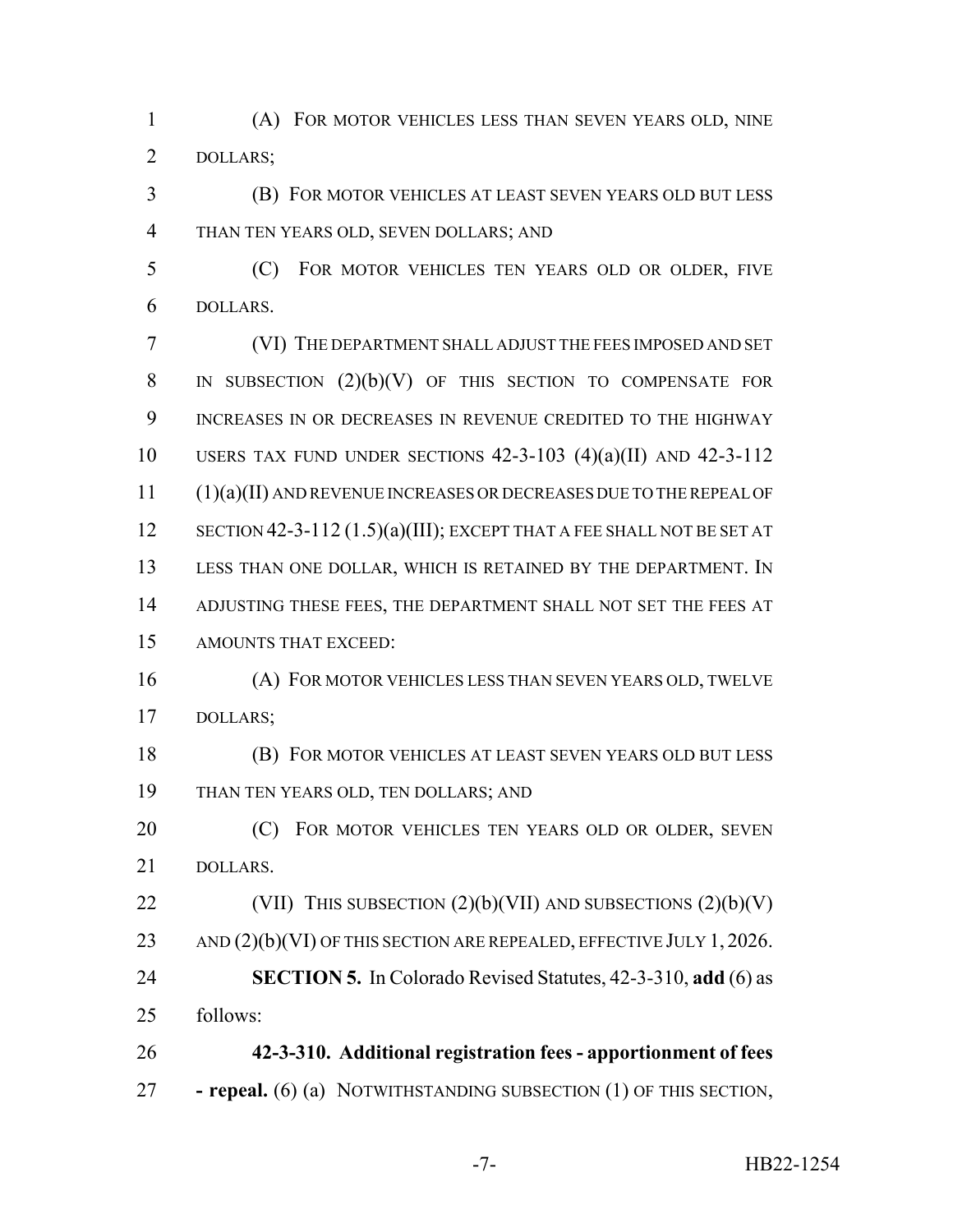THE DEPARTMENT SHALL REDUCE THE FEE IMPOSED IN SUBSECTION (1) OF THIS SECTION TO NINETY-FOUR CENTS; EXCEPT THAT THE DEPARTMENT SHALL ANNUALLY ADJUST THE FEES IMPOSED AND SET IN THIS SECTION TO COMPENSATE FOR INCREASES IN OR DECREASES IN REVENUE CREDITED TO 5 THE HIGHWAY USERS TAX FUND UNDER SECTIONS  $42-3-103$   $(4)(a)(II)$  and 42-3-112 (1)(a)(II) AND REVENUE INCREASES OR DECREASES DUE TO THE REPEAL OF SECTION 42-3-112 (1.5)(a)(III) FROM THE PREVIOUS FISCAL YEAR. ADJUSTED FEES TAKE EFFECT JULY 1 OF EACH FISCAL YEAR.

(b) THIS SUBSECTION (6) IS REPEALED, EFFECTIVE JULY 1, 2026.

 **SECTION 6.** In Colorado Revised Statutes, 42-3-102, **amend** 11  $(1)(a)$  as follows:

 **42-3-102. Periodic registration - rules.** (1) The department may establish by rule a periodic vehicle registration program whereby certain vehicles shall be registered at:

 (a) Subject to the provisions of subsection (3) of this section, twelve-month intervals BEGINNING ON THE MONTH FOLLOWING THE MONTH OF APPLICATION FOR REGISTRATION, in which case, the 18 registration of such THESE vehicles shall expire EXPIRES on the last day of the month of each twelve-month registration period;

 **SECTION 7. Act subject to petition - effective date - applicability.** (1) This act takes effect January 1, 2023; except that, if a referendum petition is filed pursuant to section 1 (3) of article V of the state constitution against this act or an item, section, or part of this act within the ninety-day period after final adjournment of the general assembly, then the act, item, section, or part will not take effect unless approved by the people at the general election to be held in November 2022 and, in such case, will take effect on the date of the official